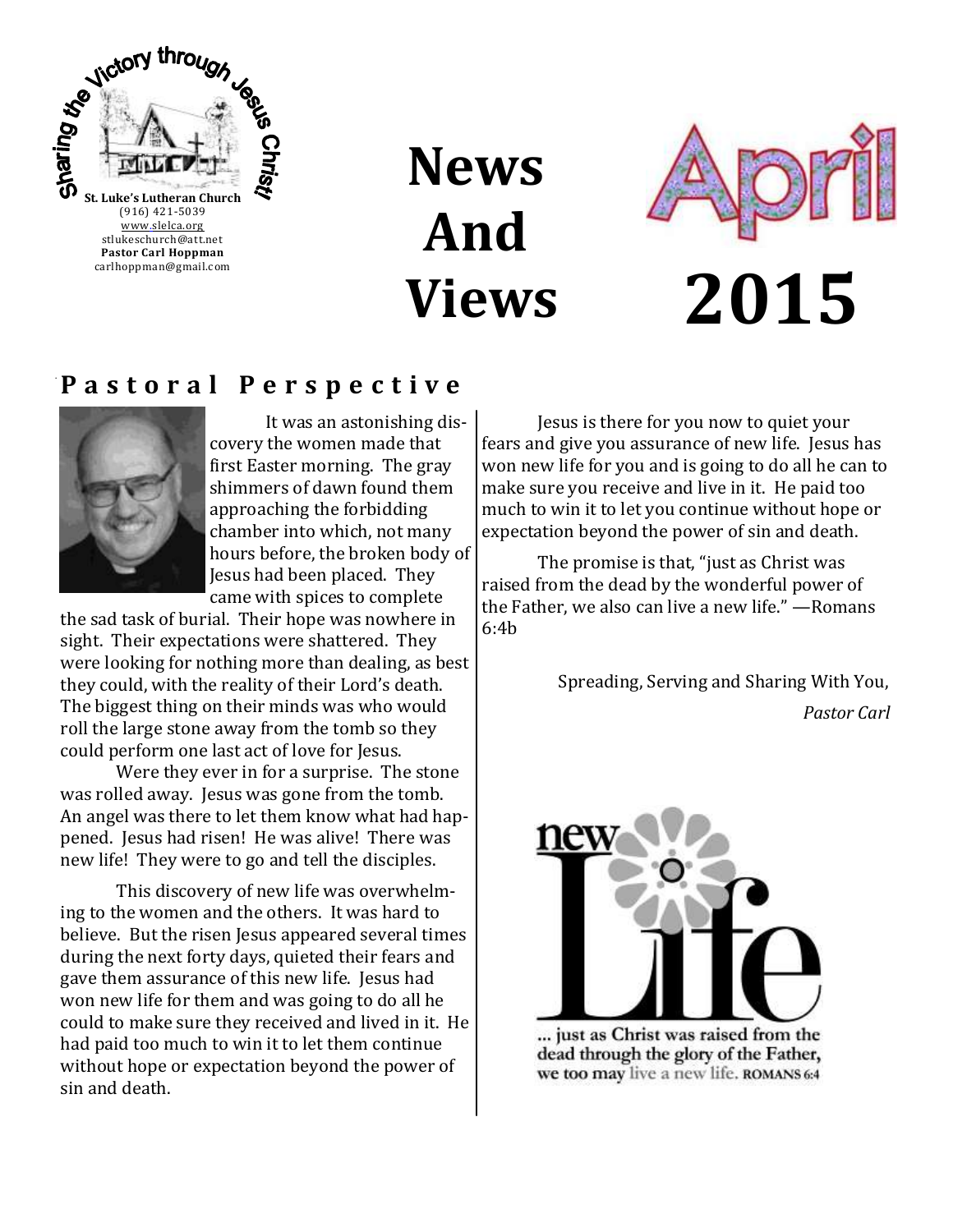## Holy Week Services and Activities



Thursday, April 2 we commemorate the institution of the sacrament of Holy Communion at our Maundy Thursday worship at 7:30 p.m. At this special service we remember Jesus' last supper with his disciples, his betrayal and arrest. The service concludes with the stripping of the altar to remind us of Jesus' captivity. This service is preceded by a Passover dinner at 6:00 p.m. during which we recall the story of the Exodus of the Jewish slaves from Egypt. This Passover remembrance is especially designed for children.



Friday, April 3 at 7:30 p.m. we gather for the Service of Shadows. With several readings from the Bible and special hymns and anthems, we remember Jesus' sacrifice of himself on our behalf. As is our tradition, the congregation is invited to nail their burdens on the cross. The service concludes in silence and darkness.



Saturday, April 4 we will be preparing the chancel area for our Easter celebration. If you have greenery or cut flowers for the Living Cross please bring them to the sanctuary Saturday. between 10:00 a.m. and 11:00 a.m.



**Sunday, April 5 we celebrate the Resurrection of our Lord at 8:15 and 10:30 a.m.** The church will be adorned with Easter Lilies and the beautiful Living Cross. Special music will be presented by the Bell Choir, the Children's choir and the Chancel Choir at the 10:30 a.m. service. The Easter breakfast will be

served in the fellowship hall before the 10:30 service. The Easter egg hunt for children through the sixth grade starts at 10:00 a.m.



**Easter Breakfast, S** Easter **Sunday, April 5,**<br>Breakfast **0.00 8:30 a.m. to 10:00 a.m.**

Please join us for this wonderful celebration in Schultz Hall. A delicious breakfast of French toast, scrambled eggs, ham, fruit, Danish, coffee and juice will be served from 8:30 am to10:00 a.m.

Carol Carney and Ron Webb, co-chairs, can use help on Saturday morning, April 4, at 9:00 a.m. with set-up, decorating and food prep, and on Easter Sunday with kitchen help, serving and clean-up. Please sign up on the sheet on the Opportunity Table if you would like to help.

A freewill offering will be available to help offset expenses.



#### **Easter Egg Hunt**

Our Annual Easter Egg Hunt will be held promptly at 10:00 a.m. Easter Morning. The Easter Bunny will be here with us to join in on

the fun and festivities of the morning. Don't forget to bring your Easter baskets to collect all those eggs.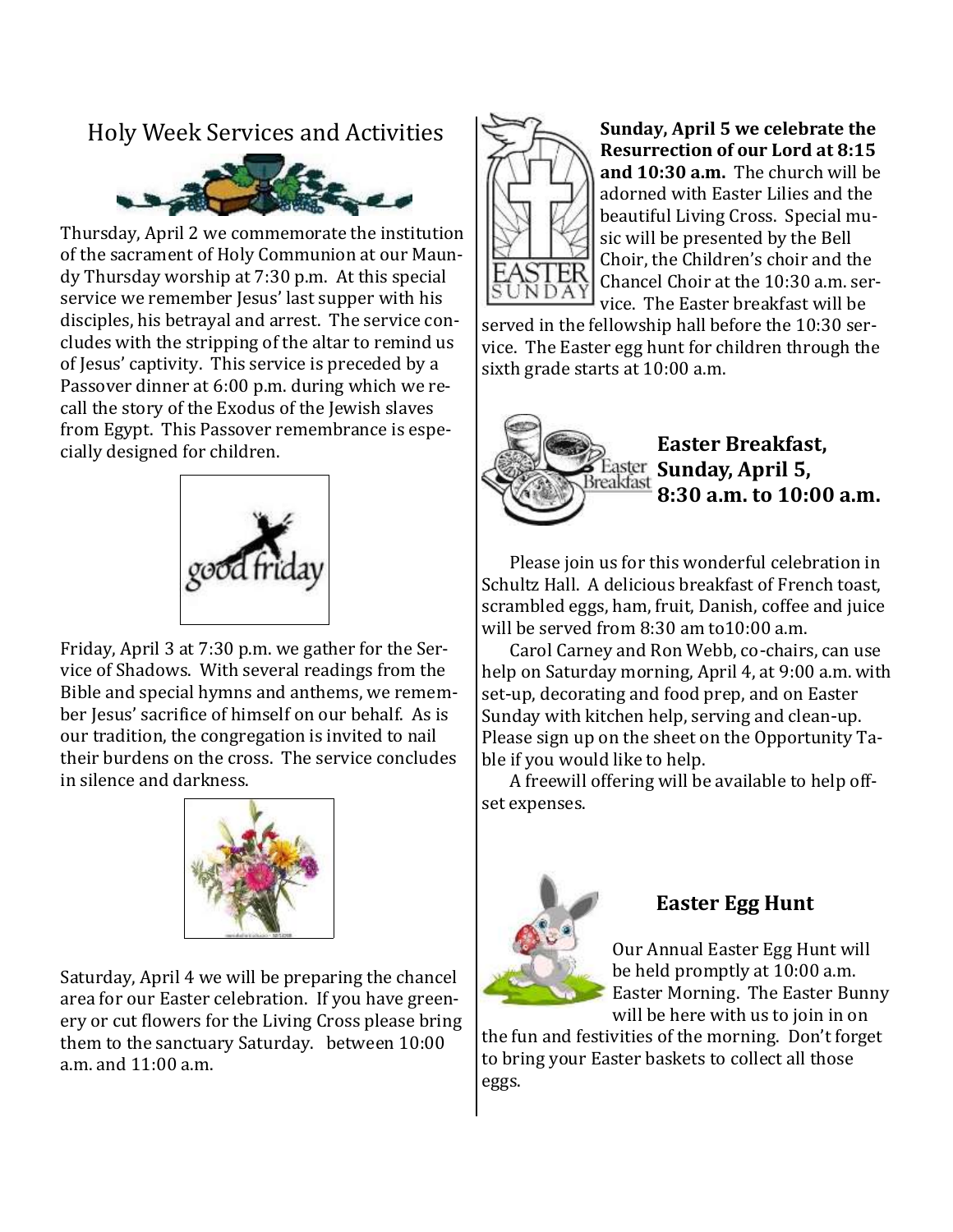

 **Our St. Luke's Stories**

As part our 90th anniversary celebration, the committee is collecting stories of special moments in St. Luke's past and visions for the future. A questionnaire is included in this issue of the News and Views. Please complete it and return it to the opportunity table or church office by the end of April. Additional forms will be available on the opportunity tables throughout the month of April. The stories will be compiled and presented as part of our 90th anniversary program.



 **JUNE 7TH, 2015**

Put this date on your calendar as a reminder that you will attend church service that day to help us observe the 90th ANNIVERSARY OF ST LUKES LUTHERAN CHURCH CONGREGATION.

This will be a special 10:30AM service with a guest preacher along with a luncheon after the service. There will be displays of our history with pictures of significant events and people.

Howard Triebwasser, Chairman 90th anniversary planning committee 916-428-7414



## **Lenten Soup Suppers and Services**

Those participating in our soup suppers and services have enjoyed not only delicious food, but also a wonderful time of fellowship and sharing.

Thanks to the following boards and groups for hosting this year's soup suppers:

W-ELCA, Council, Worship and Music, Choir, Property, Youth, Evangelism, Community Concerns and the congregation.

The dramas gave us a different perspective of how Nicodemus, Mary (Martha's sister), Mary Magdalene, Barabbas, and the Centurion felt about Jesus. Thank you to everyone who took part in telling their stories.

Pat Webb, Chair Evangelism Board



## **Soul Stitchers Ministry**

This group is having so much fun getting together and working on comfort wraps, scarves, newborn caps and much more. If you would like to find out more about

what they are doing, just ask Peggy Moser. The group meets on the 1st and 3rd Mondays at 2:00 pm in the church office meeting room.

Pastor Carl has given several of the comfort wraps to some of our homebound members who need that special warm hug to show them that someone is thinking about them. He said that those who have received them have been so appreciative.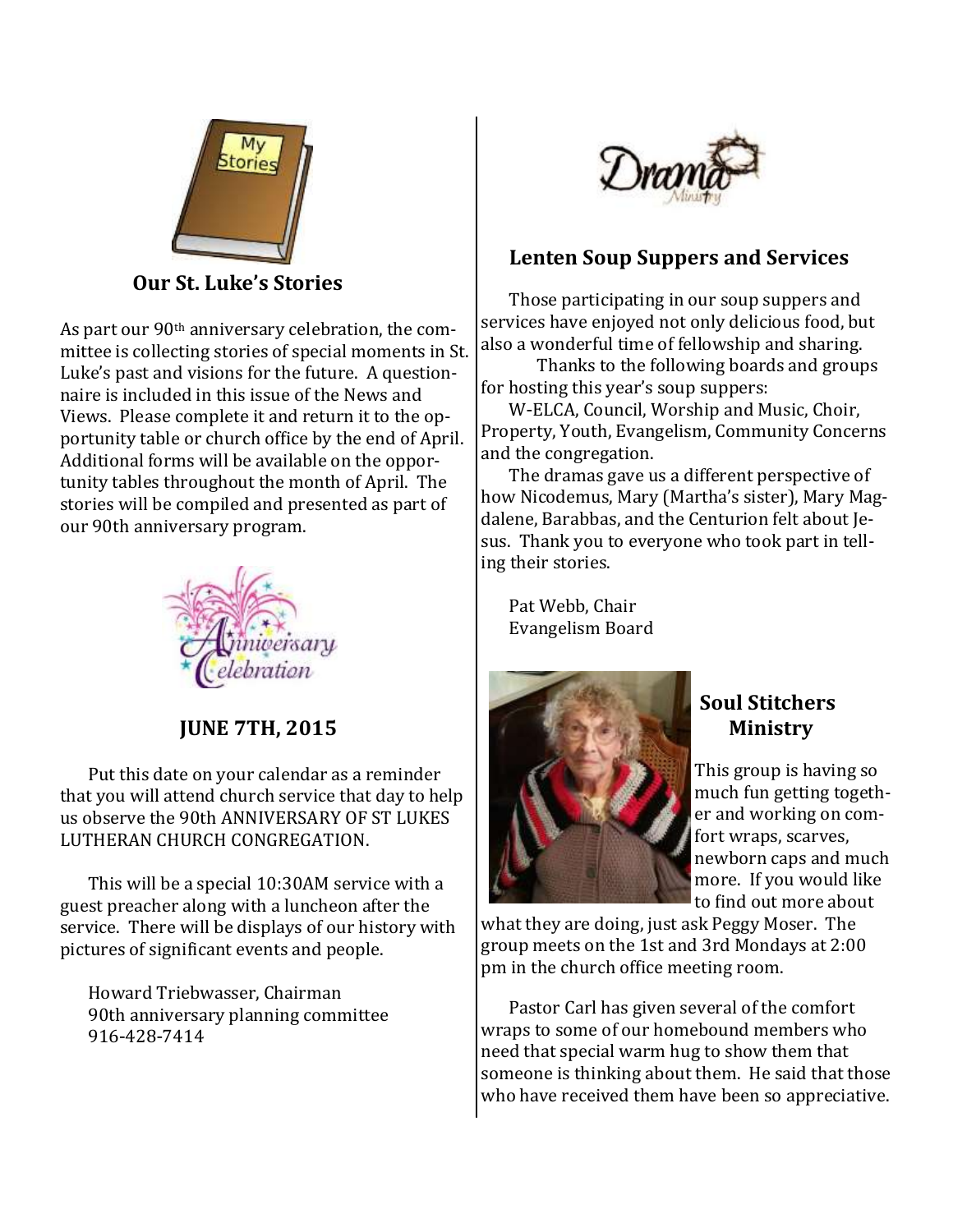

#### **90th Anniversary 2015 Pictorial Directory**

We can all look forward to a beautiful new directory. We had 95 families participate! We have so many people to thank--Pauline Arndt and Carole Vance for doing a wonderful job coordinating this project; Pauline Arndt, Kelly Boyer, Carol Vance and Pat Webb for helping everyone select an appointment date and time; and Carolyn Andrews, Kelly Boyer, Carol Carney, Deanna Dockter, Carole Edwards, Micki Fenske, Pat Hamilton, Nancy Minning, Peggy Moser, Janette Payne, Connie Reule, Judy Saxby, Faith Thomas, Carole Vance, Pat Webb and Ron Zoesch who served as volunteer hosts and hostesses for each day's photo shoots.

The two photographers, Alexa and Hami, were delightful to work with, and we have heard from many of you about how happy you are with your photos.

What would we do without Al and Peggy Moser! We could always count on them to make sure the church was open early so the photographers could set up and be ready for their first appointment and then came back to lock up the church after the photographers were finished.

+ + + + + + +

We are delighted to announce that Paul Maki has agreed to serve as the president of our congregation. Paul, along with the other officers and Board members for 2015, will be installed at worship on Sunday, April 12.



*Some Winter Sanctuary Volunteers*

#### **Winter Sanctuary Community Concerns**

On behalf of the Community Concerns Board, I want to thank everyone who helped with this year's Winter Sanctuary held on March 22. With everyone's help we were able to host 100 of our city's homeless. Not only were we able to house them overnight and feed them a wonderful dinner, but each guest was sent away with a tote bag filled with hygiene and snack items as well as a bagged lunch made by our youth group. We were even able to entertain our guests with the Sacramento Youth Band who stayed and shared dinner with our guests. It was a wonderful night and such a rewarding experience for all who were involved. You cannot believe the gratitude from our guests for a simple meal but especially the homemade cookie! A special thank you to the congregation for collecting all the hygiene and snack items we were able to share. A big thank you also to W-ELCA for putting together all the tote bags as one of their Mission Projects, enough was collected to put together over 146 bags. THANK YOU ALL for sharing God's love.

*Al Moser* Community Concerns Board Chair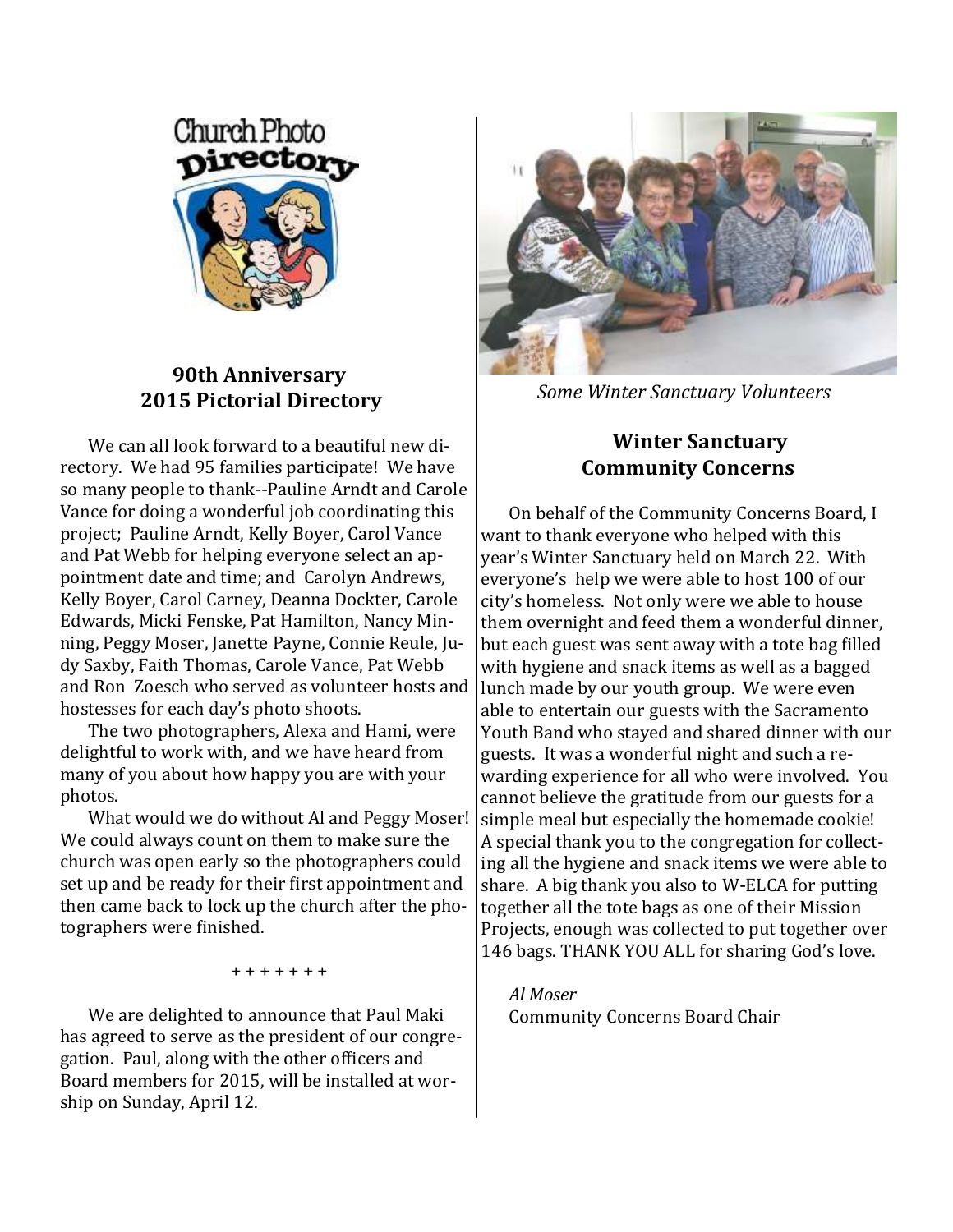

 **2015 Crab Feed**

We had another successful Crab Feed on March 7th! With most expenses calculated we have raised a total just over \$8,000. The generosity of everyone involved with this year's Crab Feed is remarkable and much appreciated. The money made will go to support vital programs and projects at St. Luke's.

It would not have been possible without the wonderful volunteers we had helping with the Crab Feed this year:

Al Moser Bob Behr Carol Carney Carolyn Andrews Debi Lentsch Dorothy Haney Ed Ireton Jack Fenske Jerry Carney Judy Saxby Karen Linfor Katie Iniguez Ken Lentsch Kevin Webb Kirsten Ireton Larry Dockter Linda Duffek Marlene Kiser Micki Fenske Pastor Carl Hoppman Pat Webb Peggy Moser Ron Webb Triss Hoppman Key Clubs from Monterey Trails, Franklin, and Pleasant Grove high schools

Thank you go all the volunteers and to everyone who came out and supported this event. See you next year!



**ready to do the twist.** 





**Mom and daughter duo—Peggy Moser and Katie Iniguez are ready for the Sock Hop.**

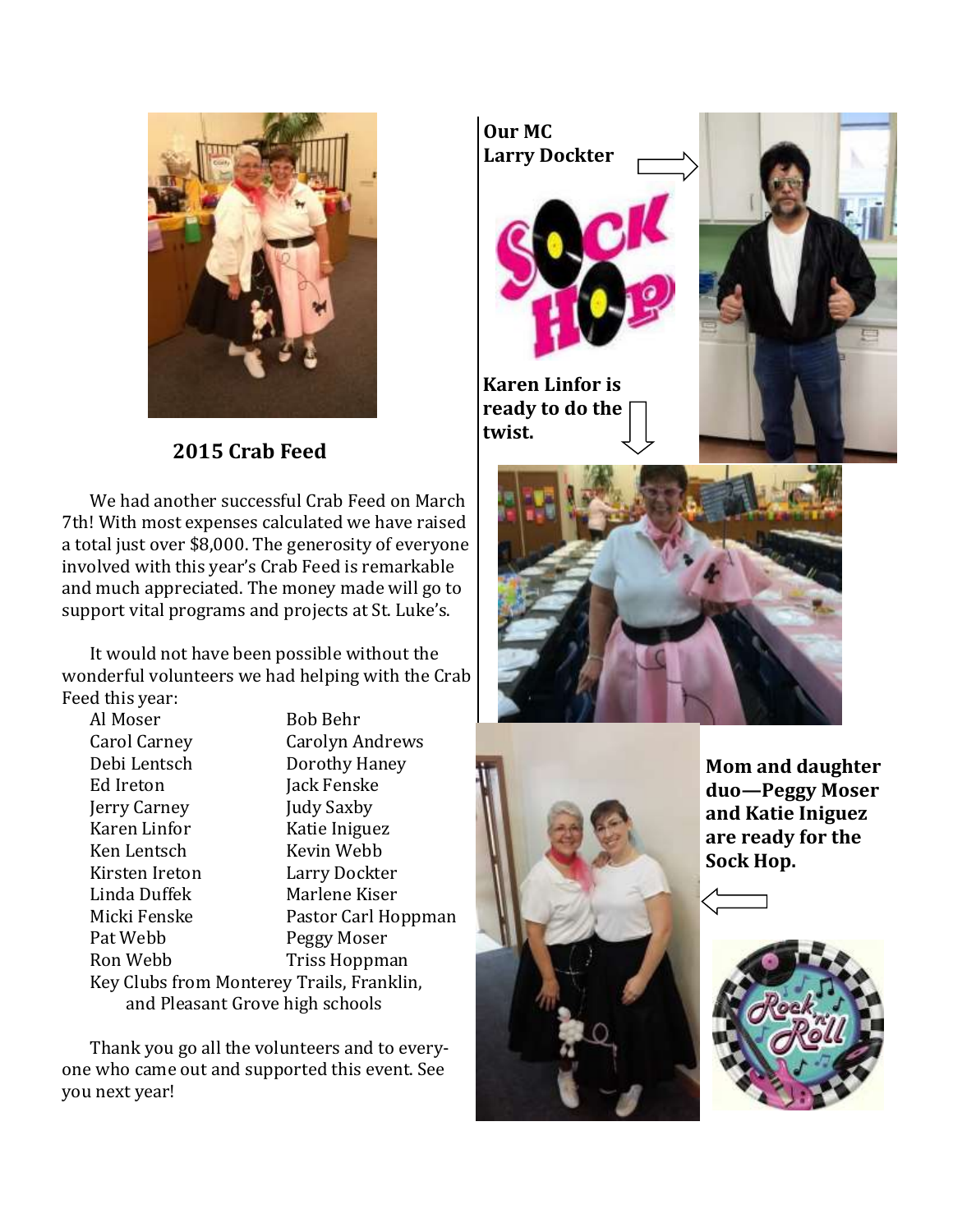

## **W-ELCA**

The Women of the ELCA held its 3rd meeting of the year on Saturday, March 14th, with many in attendance. We celebrated St. Patrick's Day with a potato bar. Many thanks go to Peggy Moser for preparing all the potatoes. This month

we collected diapers, wipes, baby food and formula for a local non-profit organization, Chicks in Crisis; an organization working with young teen mothers and their children. At the meeting the women completed a service project; we filled 146 tote bags with an array snack items and hygiene items donated throughout February. The totes will be handed out to each individual in attendance at the Winter Sanctuary even on March 22nd. Many thanks go to everyone who donated items or helped with prepping this project. We will have some bags left over to assist any folks that come by the church in need. W-ELCA is putting on many upcoming events that we will begin planning in the months to come. Join us for the ritual Passover meal and Lamb dinner before Maundy Thursday service on Thursday, April 2nd. A new addition this year, we will be offering grilled chicken for those who don't like lamb. All are welcome! We will be taking a donation at the door. Hope to see you there! Finally, be sure to join the women on Saturday, April 11th, at 11:30am. All are invited to bring an appetizer or finger food to share as we collect nonperishable food items to support the Elk Grove Food Bank.

For up to date information on what the Women of the ELCA are up to, check out our page on the church's website: [http://slelca.org/living-mission/](http://slelca.org/living-mission/st-lukes-council/w-elca/) [st-lukes-council/w-elca/](http://slelca.org/living-mission/st-lukes-council/w-elca/)

*SLY Preparing sack lunches for our guests at the Winter Sanctuary. They are always happy to lend a helping hand.* 





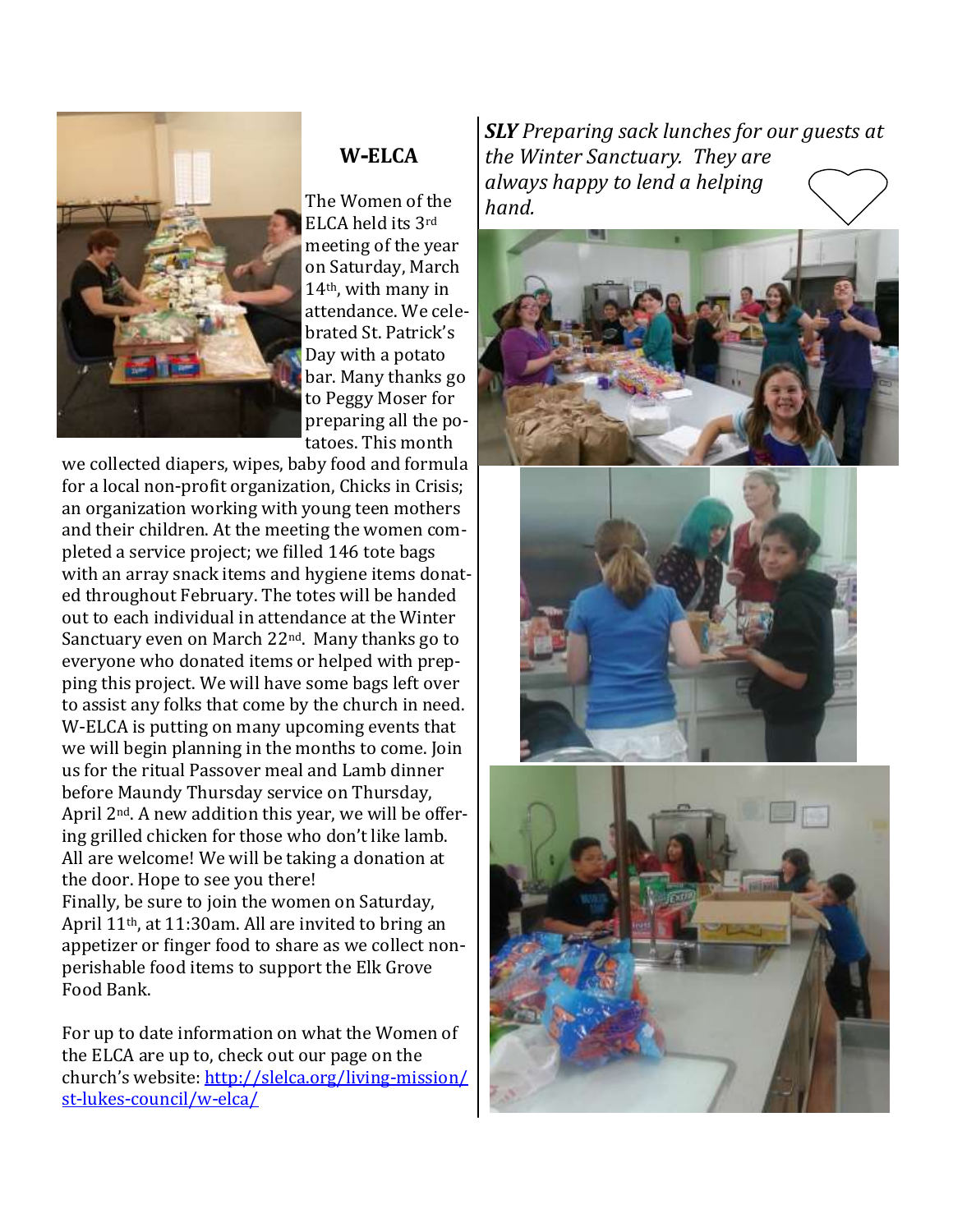

There will be a meeting for our 90th Anniversary on Sunday, April 26th at 11:30AM, immediately following service. We will meet in room 3. There are two groups that could use volunteers. The first is, decorations, programs and invitations and the second is, our menu and preparation. This is an exciting time in our Church's history and future.

## **SLY (St. Luke's Youth)**



The SLY Group had a great time at the movies on Saturday, March 14th. There were 5 youth and 4 adults that attended the opening weekend screening of the Disney classic, Cinderella. The movie has been made anew with live characters but still features the same magical characters we all love. A good time was had by all.



We look forward to April when we will fill eggs for the Easter Egg Hunt on Saturday, April 4th at 10:30 am and then hide them at 9:30 am on Ester Sunday. We will also be joining Pastor Carl at The Commons for his monthly church service in April. Stayed

tuned to your emails SLY for updates.



The youth gathered on Sunday, March 22nd to put together the lunch bags for the Winter Sanctuary. Kirsten would like to give a huge shout out to everyone for pulling together and gathering all the supplies and making the bags, from what she heard, absolutely wonderful. It is because of the generous donations of the SLY group that the Winter Sanctuary lunch bag program has been so successful these past 3 years and we look forward to it being so for many years to come.



I would like to say "Thank You" to Walt and Pauline Arndt and Carole Vance. Without their help, the monthly News & Views would not have been completed each and every month. Now that they have retired from these duties, I would like to announce our new volunteers: Nancy Minning and Connie Reule. Thank You—Nancy and Connie.

*Deanna Dockter* Church Secretary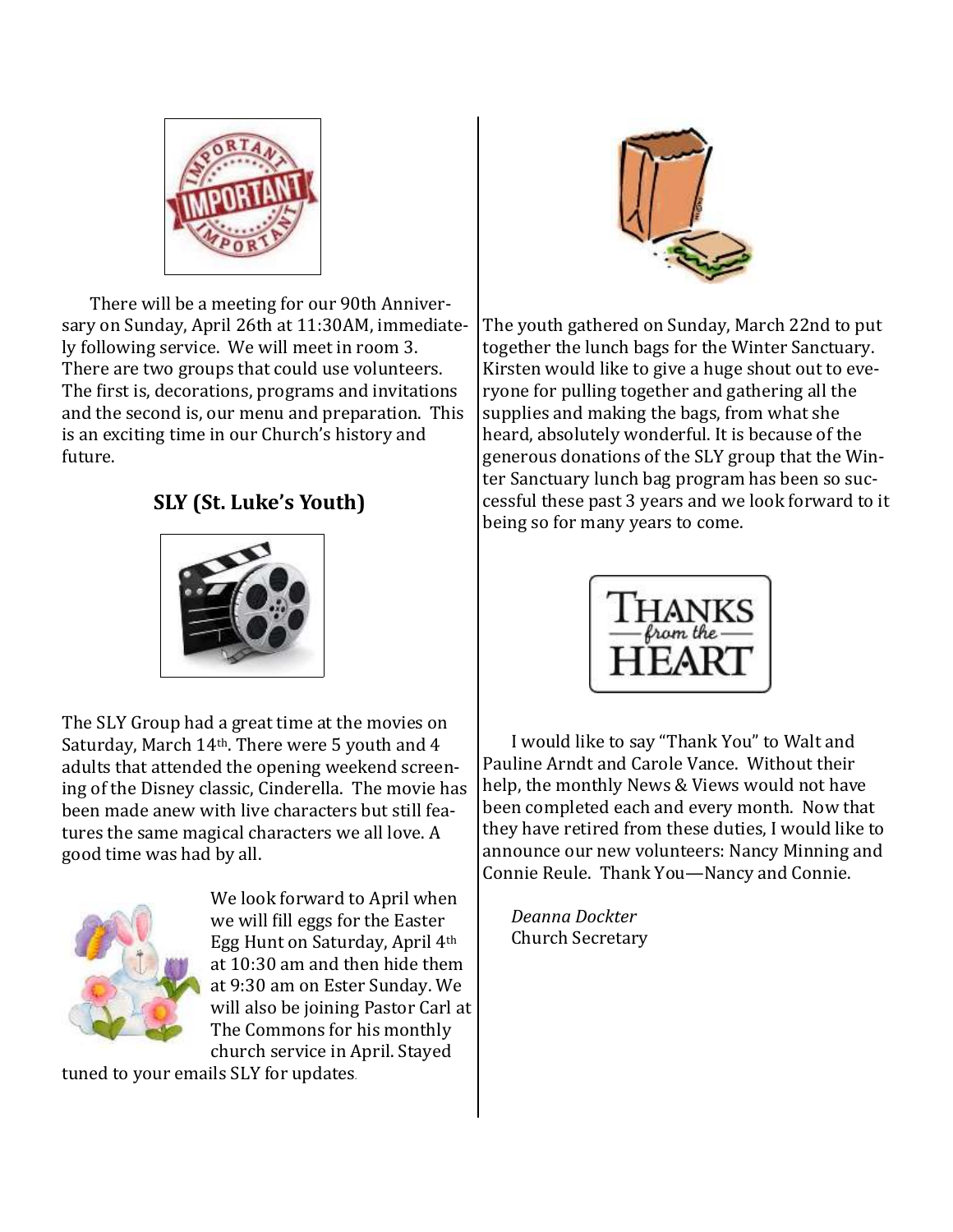# **Crab Feed Servers**

**Key Clubs from: Monterey Trails, Franklin and Pleasant Grove High Schools**







## **Sacramento Youth Band**

**Giving to others by entertaining the homeless at the Winter Sanctuary**

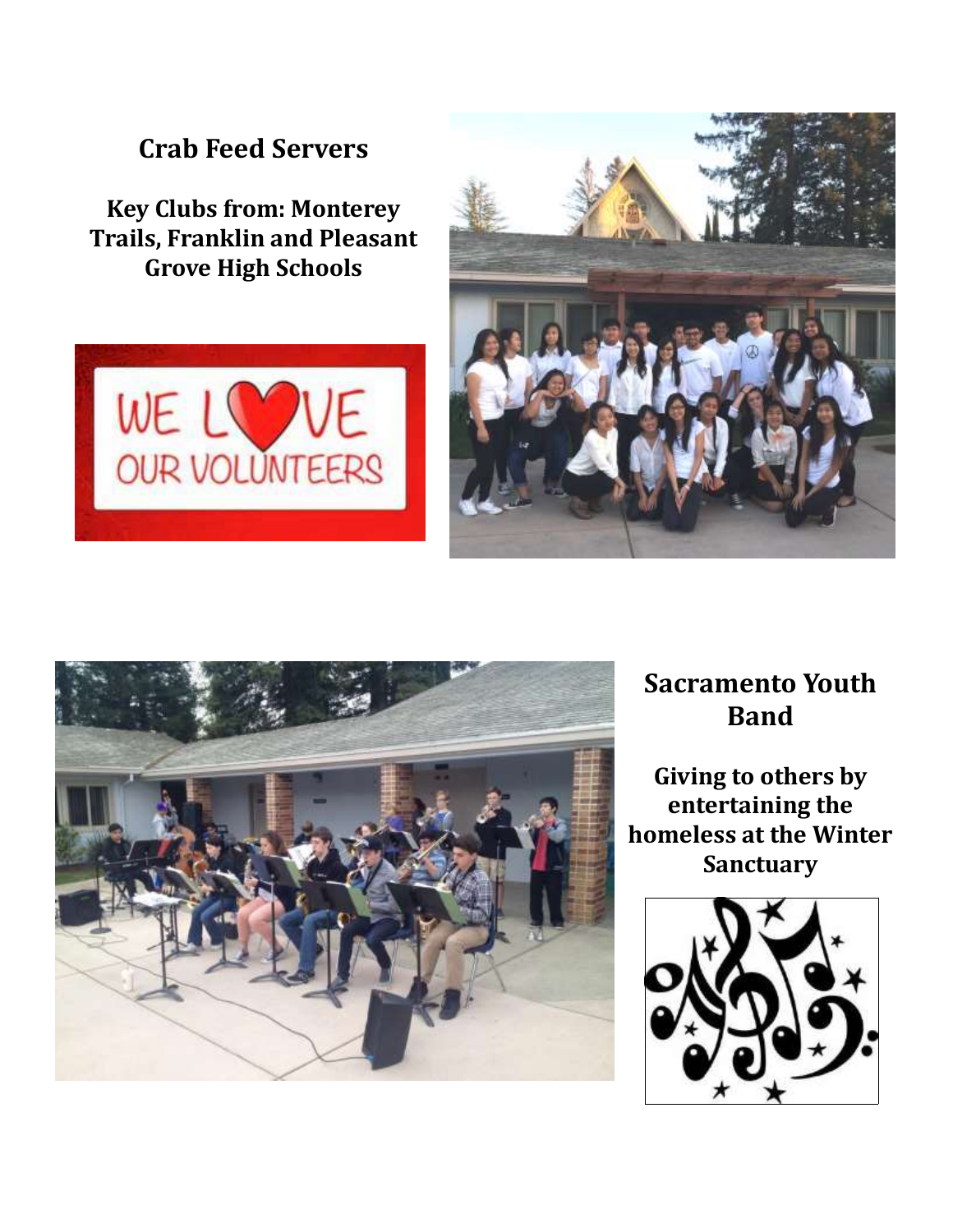

**Players in the Wednesday Lenten Dramas** Larry, Duane, Al, Carl, Ron the Centurion, Katie and Janette



Kirsten Ireton, our Youth Leader, along with Amber, Kristen, Hannah, Daniel **and Joshua.** 

> They were all gathered to help very own neighborhood.

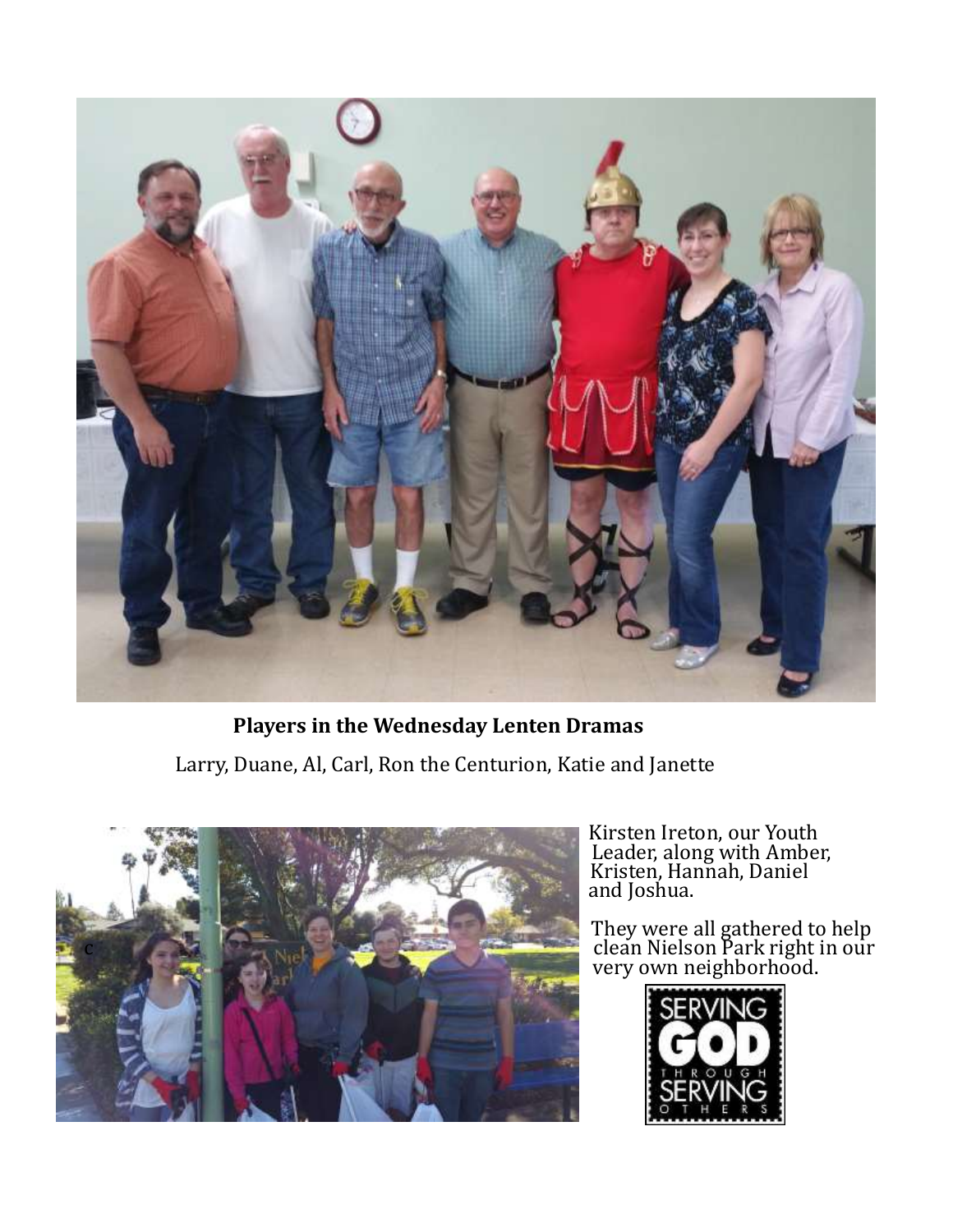

April 3 Chelsey Fernandez April 4 Adeline Weston April 4 Chris Wilke April 6 Larry Dockter April 9 Don Englund April 12 Clarence Korhonen April 12 Linda Olsen April 16 Erwin Kiser April 16 Marilyn Sodergren April 16 Charles Yakabe April 17 Megan Dockter April 17 Heidi Harrison April 19 Reuben Jones April 20 Margaret Crooks April 21 Brooke Barr April 24 Connie Reule April 24 Amelia Tice April 25 Rylee Shower April 27 Lisa Englund April 30 Rachel Kiser

If your birthday is this month and you are not on our list please notify the church office, so we can update our files.



| April 5  | Ken and Debi Lentsch for Michele's<br>birthday;<br>Deanna Dockter for Larry's birthday              |
|----------|-----------------------------------------------------------------------------------------------------|
| April 12 | Joe and Janette Payne in memory of<br>our parents                                                   |
| April 19 | Mary Frances Harris birthday joy<br>April 20th;<br>Larry and Deanna Dockter for<br>Megan's birthday |
| April 26 | Larry and Deanna Dockter for<br>Rylee's 8th birthday                                                |



The Office is looking for one volunteer to put together our weekly bulletins. This requires you to come in once a week on a Thursday or Friday to staple and fold the bulletins for Sunday services. If this is something you are interested in, please contact the church office or see Deanna Dockter.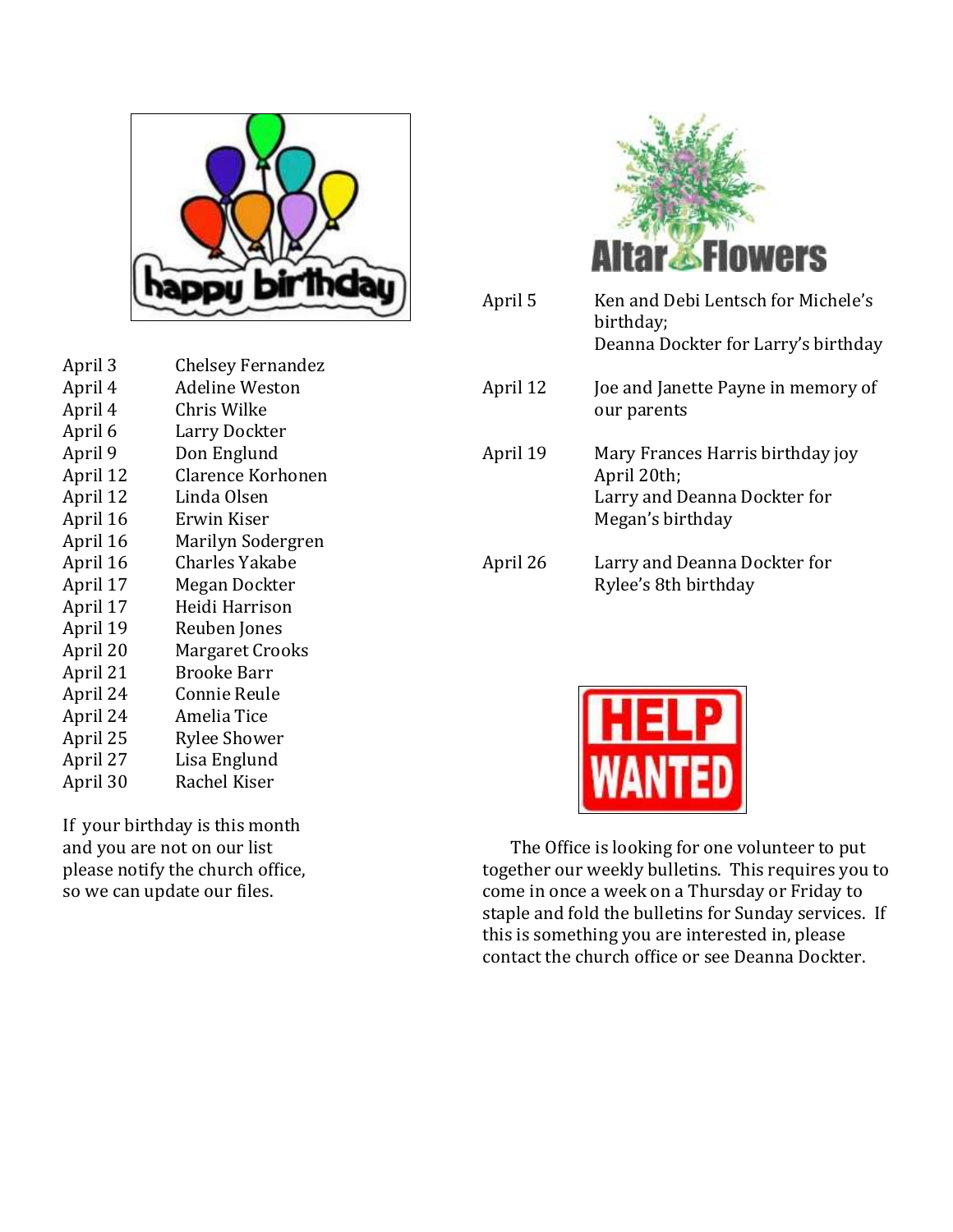# *WORSHIP ASSISTANTS*

|                                                   | <b>Acolytes</b>                    |          | <b>Readers 8:15 AM</b>       |
|---------------------------------------------------|------------------------------------|----------|------------------------------|
| April 5                                           | Daniel Encinas                     | April 5  | Christiana Wilson            |
| April 12                                          | Isabella Basquez, Elizabeth Wilson | April 12 | <b>Kelly Boyer</b>           |
| April 19                                          | Amber Mansfield, Angie Martinez    | April 19 | Eric Linblade                |
| April 26                                          | Joshua Bell, Morgan Furry          | April 26 | Sarah Madison                |
|                                                   | <b>Altar Care</b>                  |          | <b>Readers 10:30 AM</b>      |
| 8:15 AM                                           | Cheryl Franklin                    | April 5  | Joe Payne                    |
| 10:30 AM                                          | Bob Behr, Janette Payne            | April 12 | Janette Payne                |
|                                                   |                                    | April 19 | David Saxby                  |
|                                                   | <b>Communion Servers</b>           | April 26 | <b>Alison Thomas</b>         |
|                                                   | Faith Thomas, Pat Hamilton         |          |                              |
|                                                   |                                    |          | <b>Refreshments</b>          |
|                                                   | <b>Counters</b>                    | April 5  | Easter Breakfast             |
| April 5                                           | Nancy Minning, Connie Reule        | April 12 | Ofelia Ojeda                 |
| April 12                                          | Don Schell, Bob Behr               | April 19 | <b>Mack and Carole Vance</b> |
| April 19                                          | Betty Englund, Barbara Manlapig    | April 26 | <b>Kelly Boyer</b>           |
| April 26                                          | Holly Hoppman, Marlene Kiser       |          |                              |
|                                                   | <b>Greeters</b>                    |          | <b>Visitors Gifts</b>        |
| April 5                                           |                                    | April 5  | Pending                      |
| April 12<br>Brenda Sulzmann, Linda and Lisa Olsen |                                    | April 12 | <b>Carole Vance</b>          |
| April 19                                          |                                    | April 19 | Pat Webb                     |
| April 26                                          |                                    | April 26 | Walt Arndt                   |
|                                                   | <b>Head Ushers</b>                 |          |                              |
| 8:15 AM                                           | Ron Franklin                       |          | <b>Welcome Leaders</b>       |
| 10:30 AM                                          |                                    |          |                              |
|                                                   | Larry Dockter                      | April 5  | Peggy Moser                  |
|                                                   |                                    | April 12 | Pat Webb                     |
|                                                   | <b>Prayer Leaders</b>              | April 19 | <b>Chet Madison</b>          |
| April 5                                           | Samantha Basquez                   | April 26 | <b>Carolyn Andrews</b>       |
| April 12                                          | Kirsten Ireton                     |          |                              |
| April 19                                          | Ron Zoesch                         |          |                              |
| April 26                                          | Larry Dockter                      |          |                              |
|                                                   |                                    |          |                              |

#### **Psalm Leaders**

- April 12 Aiyana Tice<br>April 19 Isabella Bas
- April 19 Isabella Basquez<br>April 26 Daniel Encinas Daniel Encinas

Thanks<br>Serving!